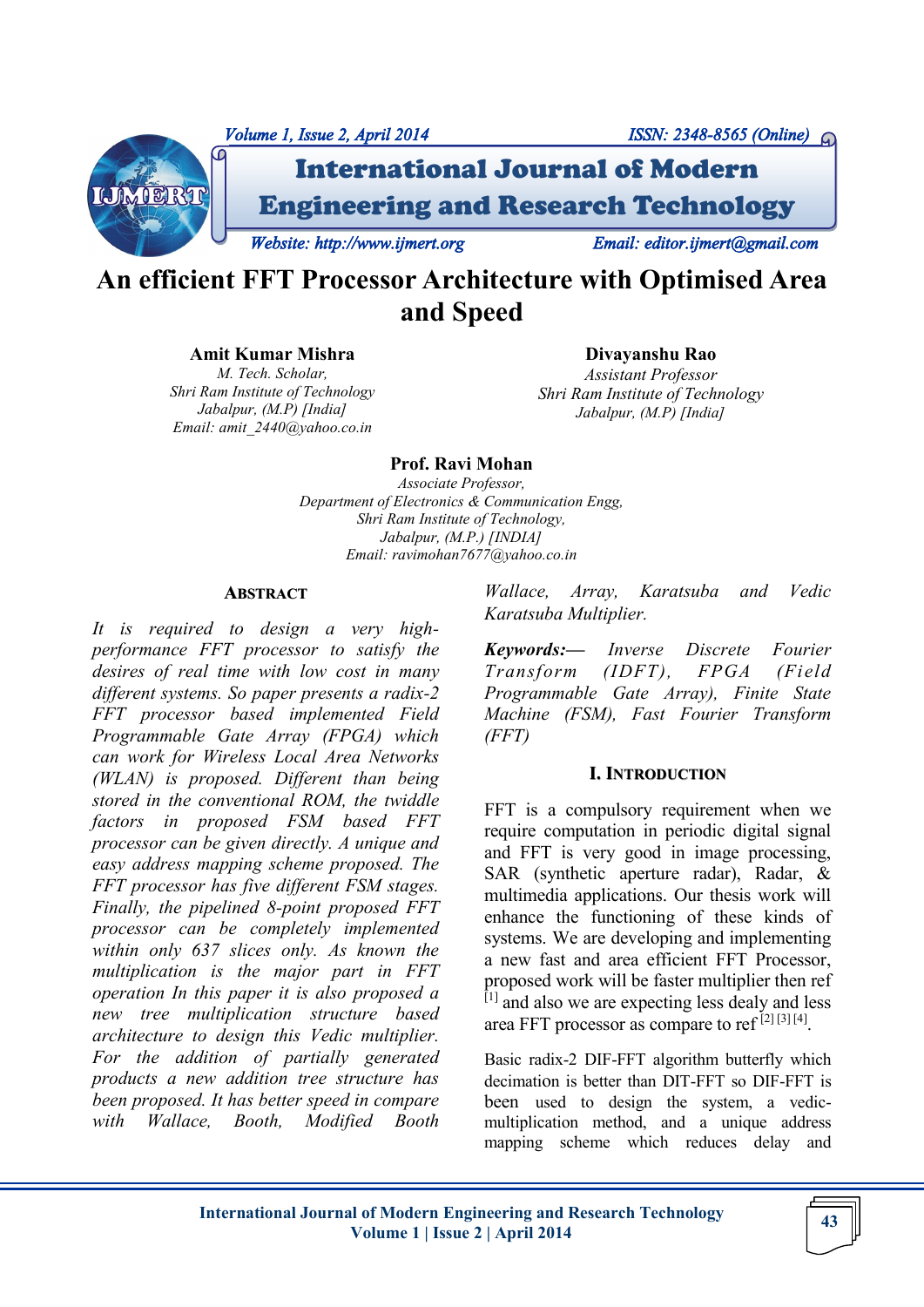*An efficient FFT Processor Architecture with Optimised Area and Speed Amit Kumar Mishra, Divayanshu Rao | Prof. Ravi Mohan | SRIT, Jabalpur*

increases the speed of the system. The FSM based FFT architecture is proposed and each unit is also illustrated in work. The implementation of the 8-point FFT processor based on FPGA, use total 12 butterfly and each need one complex multiplication so total 12comlex multiplication required as know with conventional method of complex number multiplication it requires 4 normal multiplication so total 12x4 which is total 48 multiplication if our signals are of 16 bit long and in FFT it would be floating also so it is requires to make a floating multiplier of 16 bit.

We have studied all the references above and consider them as our base research papers for our research work and design proposed our architecture.

## **II. FFT ALGORITHM USED**

Radix-2 FFT Algorithm The FFT algorithm can compute the Discrete Fourier Transform (DFT) effectively. Given a sequence  $\{x(n)\}\$  of N complex numbers, we can compute its DFT, another sequence  ${X(k)}$  of N complex numbers, according to the following formula  $[6]$ 

 $X(K) = \sum_{n=0}^{N-1} x(n) W_N^{nk}$ , K=0, 1,.. N-1

And according to the different way to decimate, it can be divided into two types, DIF (Decimation in Frequency) and DIT (Decimation in Time). The DIF algorithm is easier to design than DIT. And considering the finite word length effect, DIF has much more advantages than DIT, like reducing the noise, which is introduced by the multiplication when it is implemented with the fixed point [7] and reducing the complexity of the whole system. Consequently, we use the DIF algorithm to design radix-2 FFT module and most of current FFT processors are also based on this algorithm [8].

## **III. METHODOLOGY**

For radix-2, N point FFT, each stage required N/2 butterflies. Proposed FFT shown in figure 1, suggest that if the combination of N/2 butterflies is taken then the FFT operations can be performed in 'm' number of cycles. This approach required a Control Unit for properly arranging the output from the previous stage and feed that into the next stage. It is also known as feedback algorithm.



*Figure 1: Proposed Fast Fourier Transform (FFT)*

*Three-multiplication Method* Consider two inputs  $Z1=(x1+iy1)$  and  $Z2=(x2 + iy2)$ . On taking conventional multiplication of these inputs they gives the outputs as- Real Part $(R)$  =  $(x1x2-y1y2)$  and Imaginary Part (I)  $(x1y2+y1x2)$ . On developing it requires four multipliers, one subtractor and one adder.

But if the two inputs are multiplied by the proposed approach the outputs are given as

Real Part(R) =  $x1(x2+y2)-y2(x1+y1)$  & Imaginary part(I) =  $x1(x2+y2)$ - $x2(x1-y1)$ 

Upon adding the above two terms (R and I) it gives the same value as simple multiplication. But implementation of R and I requires three multipliers and two adder and three subtractors (term  $x1(x1+x2)$  is counted once because it is repeating in real and imaginary part), so one multiplier is reduced on cost of one adder and two subtractor.

Proposed complex multiplication need one extra adder and two extra subtractors on the cost of one reduced multiplier.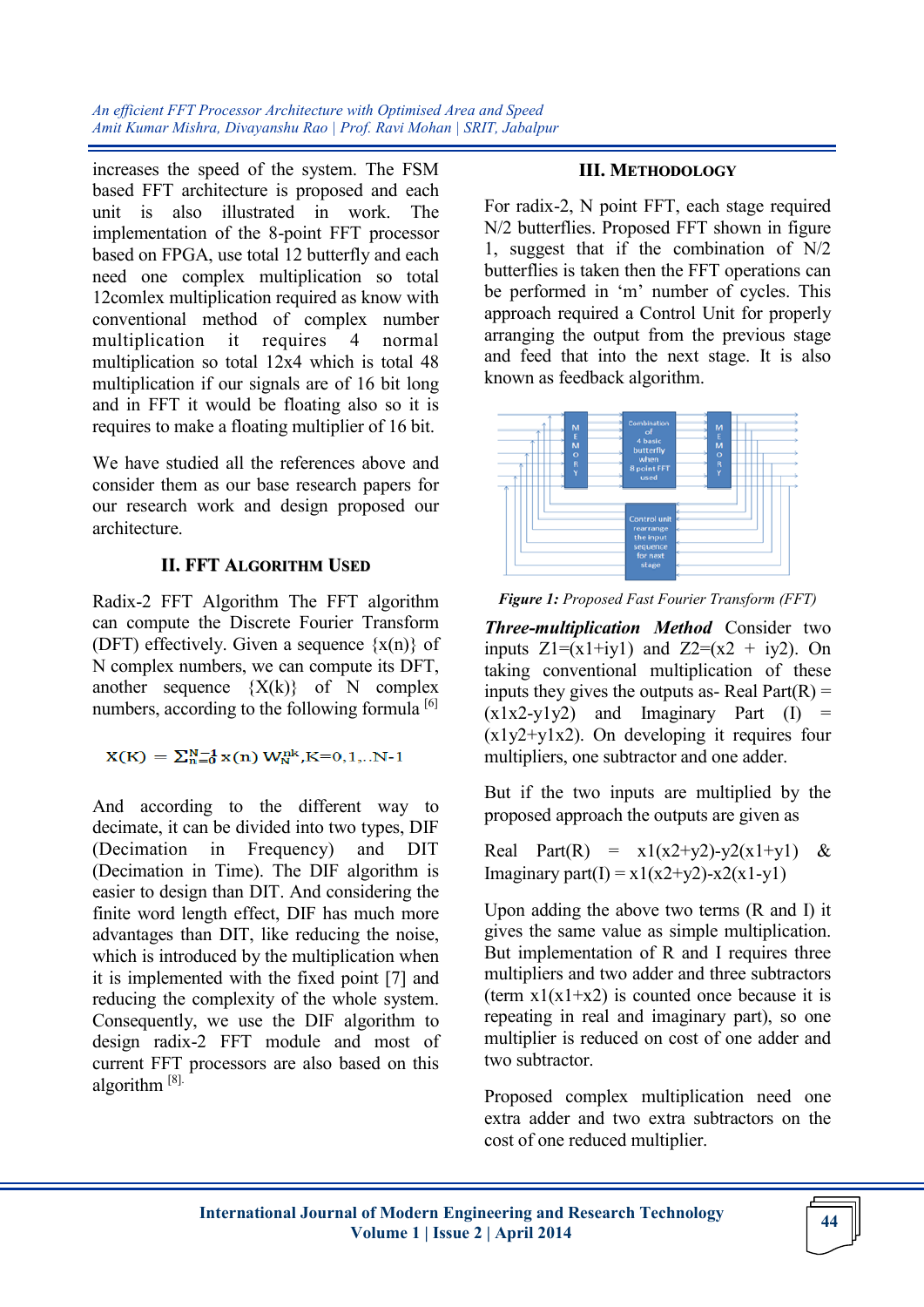*An efficient FFT Processor Architecture with Optimised Area and Speed Amit Kumar Mishra, Divayanshu Rao | Prof. Ravi Mohan | SRIT, Jabalpur*

A 16 bit adder need 16 Full adder and 16 bit subtractor need 16 Full adders with 16 XOR

gates. But one 16 bit multiplier needs 16x16=256 AND gate and 32x15=480 Full adder (for conventional multiplication) and this can be reducing maximum up-to 75% of conventional requirement even if advance multiplication techniques like Wallace, Vedic, booth etc. are used.

Therefore it can be concluded that still one adder and two subtractions is a better deal instead of using one 16 bit multiplier.

Suppose  $z1=3.25+3j$  and  $z2=7.5+1.17j$  are two inputs to be multiplied. The real and imaginary parts after their multiplication are found out as-

 $R=3.25(7.5+1.17)-1.17(3.25+3) \Rightarrow 3.25(8.67)$  $1.17(3.25) \Rightarrow 28.1775 - 3.8025 \Rightarrow 20.865$ 

 $I=3.25(7.5+1.17)-7.5(3.25-3) \Rightarrow 3.25(8.67)$ - $7.5(.25) \Rightarrow 28.1775 - 1,875 \Rightarrow 26.3025$ 

Let's have the above example in binary form-

 $X1(3.25) = 000000000011.0100$  and  $X2(7.5)$  $\Rightarrow 000000000111.1000$ 

 $Y1 (3) = >000000000011.0000$  and  $Y2$  $(1.1875) \Rightarrow 000000000001.0011$ 

 $X2+Y2$  (8.6875) => 000000001000.1011

 $X1+Y1$  (6.25) => 000000000110.0100

 $X1-Y1$  (0.25) =>000000000000.0100

 ${X1*(X2+Y2)} (28.234375) = >$ 00011100.00111100

 ${Y 2 * (X 1 + Y 1)} (7.421875) = >$ 00000111.01101100

 ${X2*(X1-Y1)}(1.875)=>00000001.11100000$ 

 ${X1*(X2+Y2) - Y2*(X1+Y1)}(20.8125)$  => 00010100.11010000

 ${X1*(X2+Y2) - X2*(X1-Y1)}(26.359375)=>$ 00011010.01011100

So the final Real part is R= 20.8125 and imaginary part is  $I = 26.359375$ .

### **IV. RESULTS**

#### **Table 1: Top 4 FFT Project Status**

| top4fft Project Status (12/11/2013 - 14:26:43) |                           |                              |                      |  |
|------------------------------------------------|---------------------------|------------------------------|----------------------|--|
| <b>Project File:</b>                           | fft.xise                  | <b>Parser Errors:</b>        | No Errors            |  |
| <b>Module Name:</b>                            | basic                     | <b>Implementation State:</b> | Synthesized          |  |
| <b>Target Device:</b>                          | xc4vlx25-12ff668          | • Errors:                    | No Errors            |  |
| <b>Product Version:</b>                        | ISE 12.2                  | • Warnings:                  | 21 Warnings (12 new) |  |
| <b>Design Goal:</b>                            | Balanced                  | • Routing Results:           |                      |  |
| <b>Design Strategy:</b>                        | Xilinx Default (unlocked) | • Timing Constraints:        |                      |  |
| <b>Environment:</b>                            | <b>System Settings</b>    | • Final Timing Score:        |                      |  |

#### **Table 2: Device Utilization Summary**

| <b>Device Utilization Summary (estimated values)</b> |             |           |                    |  |
|------------------------------------------------------|-------------|-----------|--------------------|--|
| Logic Utilization                                    | <b>Used</b> | Available | <b>Utilization</b> |  |
| Number of Slices                                     | 637         | 10752     | 5%                 |  |
| Number of 4 input LUTs                               | 1127        | 21504     | 5%                 |  |
| Number of bonded IOBs                                | 160         | 448       | 35%                |  |

### **V. CONCLUSION**

In this thesis report, different DIF-FFT architectures namely pipelined and area efficient architecture have been discussed and a new architecture which is based upon the feedback mechanism has been proposed. This proposed architecture is designed in such a way, so that it uses much lesser number of basic butterflies as compared to conventional FFT. Along with this, the total numbers of multipliers that are required for multiplication part in FFT are also reduced by a new complex multiplication technique.

Apart from these modifications, a new multiplier called Vedic multiplier is also introduced and is integrated with the proposed FFT. Earlier, the conventional multiplier that was used with FFT used to consume much time in producing the result but this Vedic multiplier performs the multiplication operation by the different method which is called Urdhva Triyagbhyam method and produces the result in a lesser time. Since